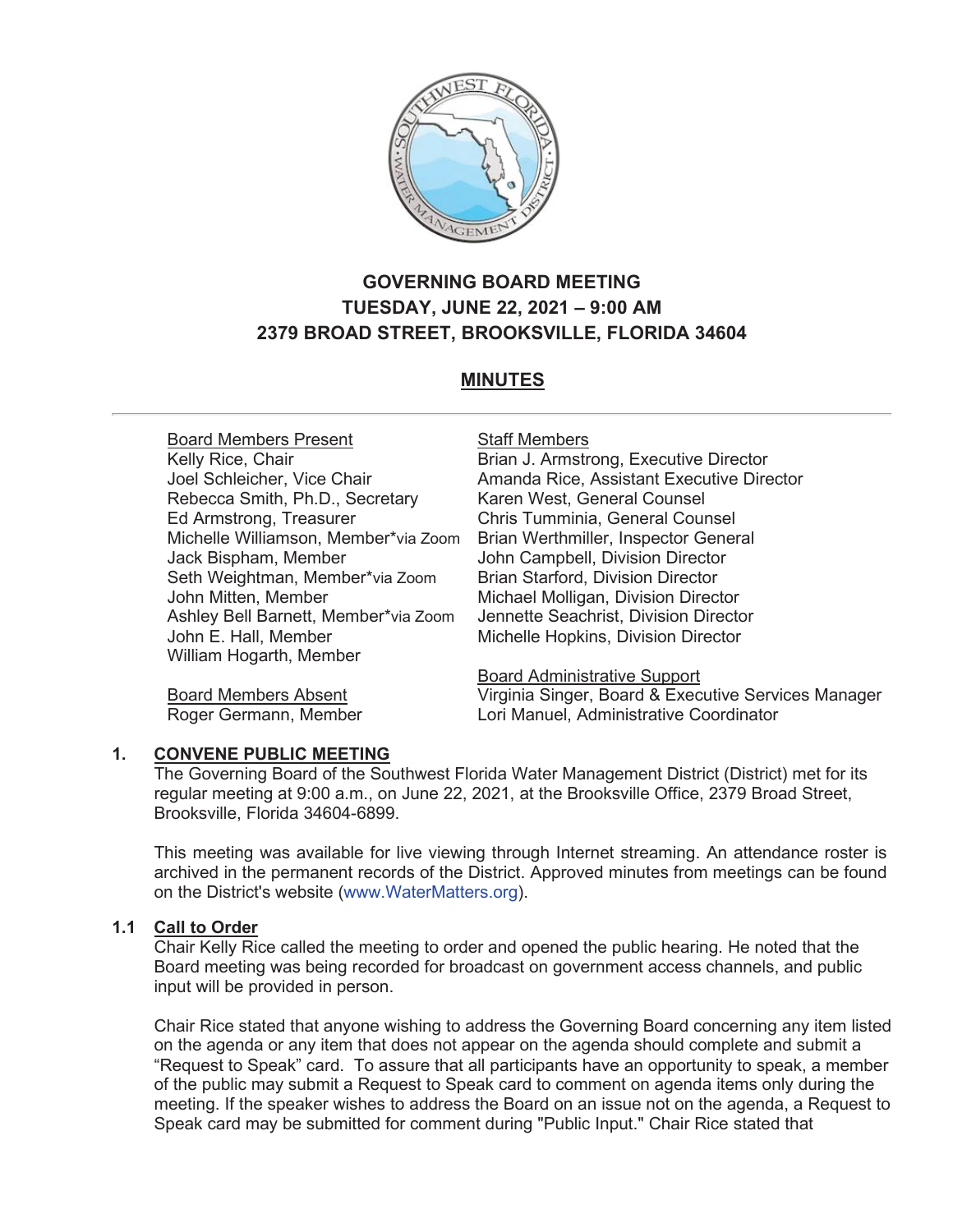comments would be limited to three minutes per speaker, and, when appropriate, exceptions to the three-minute limit may be granted by the Chair. He also requested that several individuals wishing to speak on the same topic designate a spokesperson.

Chair Rice introduced each member of the Governing Board and staff (this served as roll call). Secretary Rebecca Smith confirmed that a quorum was present.

### **1.2 Invocation and Pledge of Allegiance**

Vice Chair Joel Schleicher offered the invocation and led the Pledge of Allegiance.

#### **1.3 Employee Recognition**

Chair Rice recognized employees who have reached at least 20 years of service with the District and thanked them. The following staff was recognized: Michelle Hopkins

### **1.4 Additions/Deletions to Agenda**

Mr. Brian Armstrong, Executive Director, stated there were no changes to the agenda. He stated that Board Members were provided with updated exhibits for the following items:

# **2.2 Governing Board Travel - Annual Environmental Permitting Summer School**

### **2.13 Approval of Release of Conservation Easement and Quit Claim Deed – Environmental Resource Permit No. 43025469.016 - SIPOC Pond Modifications - Sarasota County**

### **2.14 Approval of Consent Order Between SWFWMD and Christ Church of Longboat Key, Inc. - Permit Violations - ERP No. 43007606.002 - CT No. 413561 - Manatee County**

Vice Chair Schleicher requested the following item be moved from Consent to Discussion:

# **2.6 FARMS – Rolling Meadows Ranch, (H792), Polk County**

#### **1.5 Public Input for Issues Not Listed on the Published Agenda** Mr. David Ballard Geddis, Jr., spoke regarding the reclaimed water variance.

# **CONSENT AGENDA**

### **FINANCE/OUTREACH AND PLANNING COMMITTEE**

# **2.1 Adopt Resolutions to Identify New Slate of Officers for Financial Documents**

- Staff recommended the Board:
- 1. Authorize the new slate of officers to apply their signatures to the required financial documents, and
- 2. Adopt Resolution No. 21-07 authorizing the signatures of the newly elected officers of the Governing Board of the District and the use of facsimile or manual signatures on all warrants or checks of the District, and
- 3. Adopt the *SunTrust/Truist Deposit Account Resolution and Authorization for Business Entities* document to identify the new slate of officers as authorized signers on existing accounts and give the officers the authority to give direction or confirmation to the Bank on all matters regarding the District's deposit accounts, and
- 4. Adopt the *SunTrust/Trust Corporate Resolution* document to identify the new slate of officers as authorized signers on existing accounts and give the officers the authority to give direction or confirmation to the Bank on all matters regarding the District's custody accounts.

# **2.2 Governing Board Travel - Annual Environmental Permitting Summer School**

Staff recommended the Board approve the request for Governing Board travel as presented.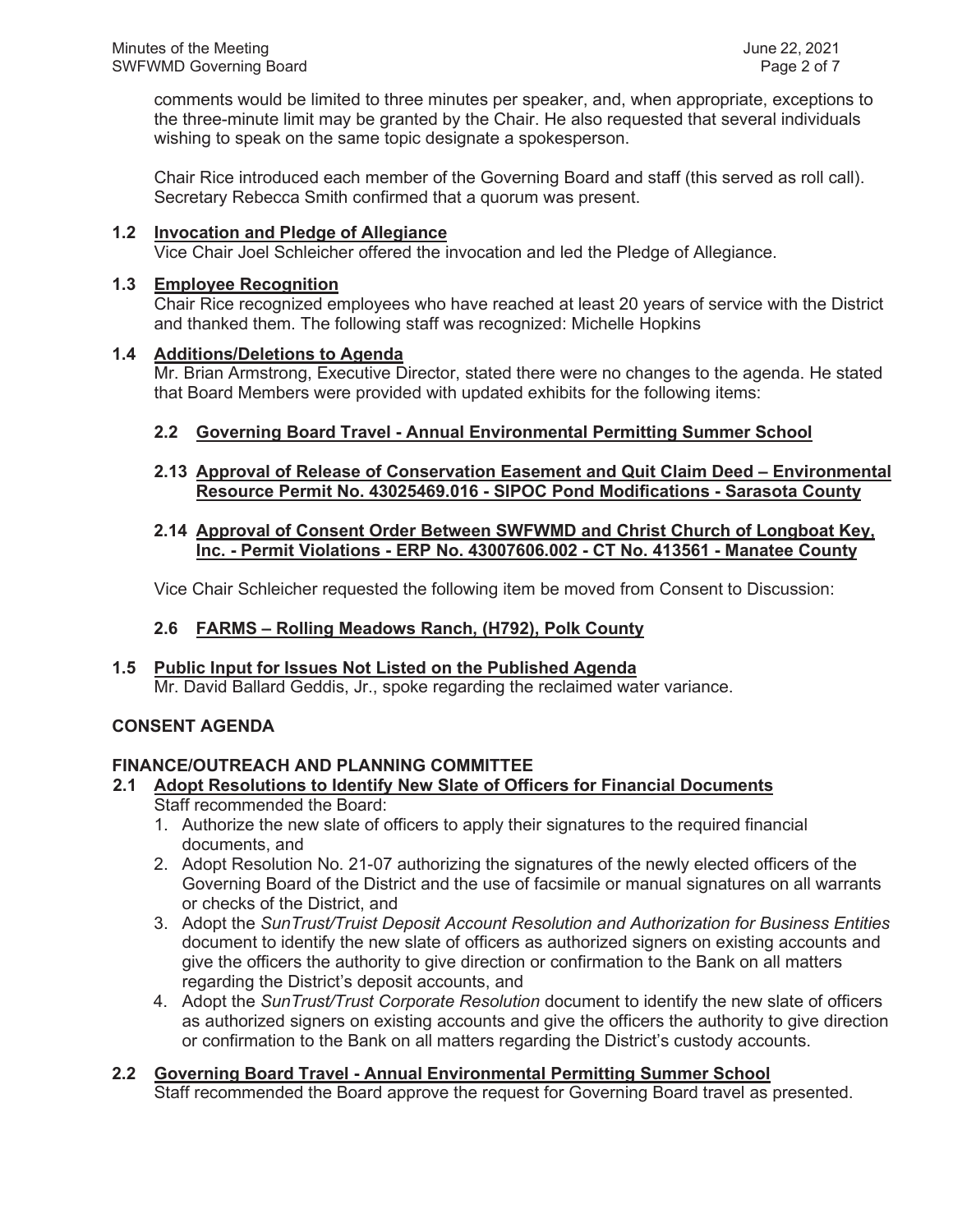### **2.3 Budget Transfer for Replacement and Expansion of Information Technology Bureau Enterprise Storage Equipment**

Staff recommended the Board approve the budget transfer of \$405,298 for the procurement of hardware, warranty and services associated with the replacement of the District's enterprise Storage Area Network (SAN) to Enterprise Servers (P480) from:

- 1. Southern Basin Aquifer Recharge (010-5530-Q177-8101) \$250,000
- 2. Virtual Server Attached Storage Expansion Lease (010-0550-P497-6704) \$100,000
- 3. Software Maintenance (010-0510-Z050-3422) \$28,298
- 4. Enterprise Servers (010-0550-P480-6404) \$27,000

# **2.4 Independent Auditing Services Contract**

Staff recommended the Board:

- 1. Exercise the renewal option within the current contract and approve the fourth amendment to the agreement engaging JMCO to perform the fiscal year 2020-21 auditing services, and
- 2. Authorize the Executive Director or designee to execute the fourth amendment to the current contract with JMCO to perform the fiscal year 2020-21 auditing services.

# **RESOURCE MANAGEMENT COMMITTEE**

# **2.5 Tampa Bay Estuary Program Amended and Restated Interlocal Agreement (W027)**

Staff recommended the Board approve the Tampa Bay Estuary Program Amended and Restated Interlocal Agreement.

# **2.6 FARMS – Rolling Meadows Ranch, (H792), Polk County**

Staff recommended the Board:

- 1. Approve the Rolling Meadows Ranch project for a not-to-exceed project reimbursement of \$221,272.35 with \$221,273 provided by the Governing Board.
- 2. Authorize the transfer of \$221,273 from fund 010 H017 Governing Board FARMS Fund to the H792 Rolling Meadows Ranch project fund.
- 3. Authorize the Assistant Executive Director to sign the agreement.

# **OPERATIONS, LANDS AND RESOURCE MONITORING COMMITTEE**

### **2.7 Easement Associated with the Ridge Road Widening Project SWF Parcel No. 15-010-062X** Staff recommended the Board:

- 1. Approve the Purchase/Sale Agreement and authorize the Executive Director to execute on behalf of the District; and
- 2. Approve the Non-Exclusive Perpetual Easement and authorize the Chair and Secretary to execute on behalf of the District; and
- 3. Authorize staff to execute any other documents necessary to complete the transaction in accordance with the approved terms.

# **2.8 Residential Lease for Lake Hancock - SWF Parcel No. 20-503-260X**

Staff recommended the Board approve, accept, and authorize the Governing Board Chair to sign the Lease Agreement for Lake Hancock - SWF Parcel No. 20-503-260X on behalf of the District.

**2.9 Easement for CFWI Crooked Lake Site - SWF Parcel No. 20-020-165 and 20-020-166** Staff recommended the Board approve, accept, and authorize the Executive Director to sign the Easement Agreement on the behalf of the District.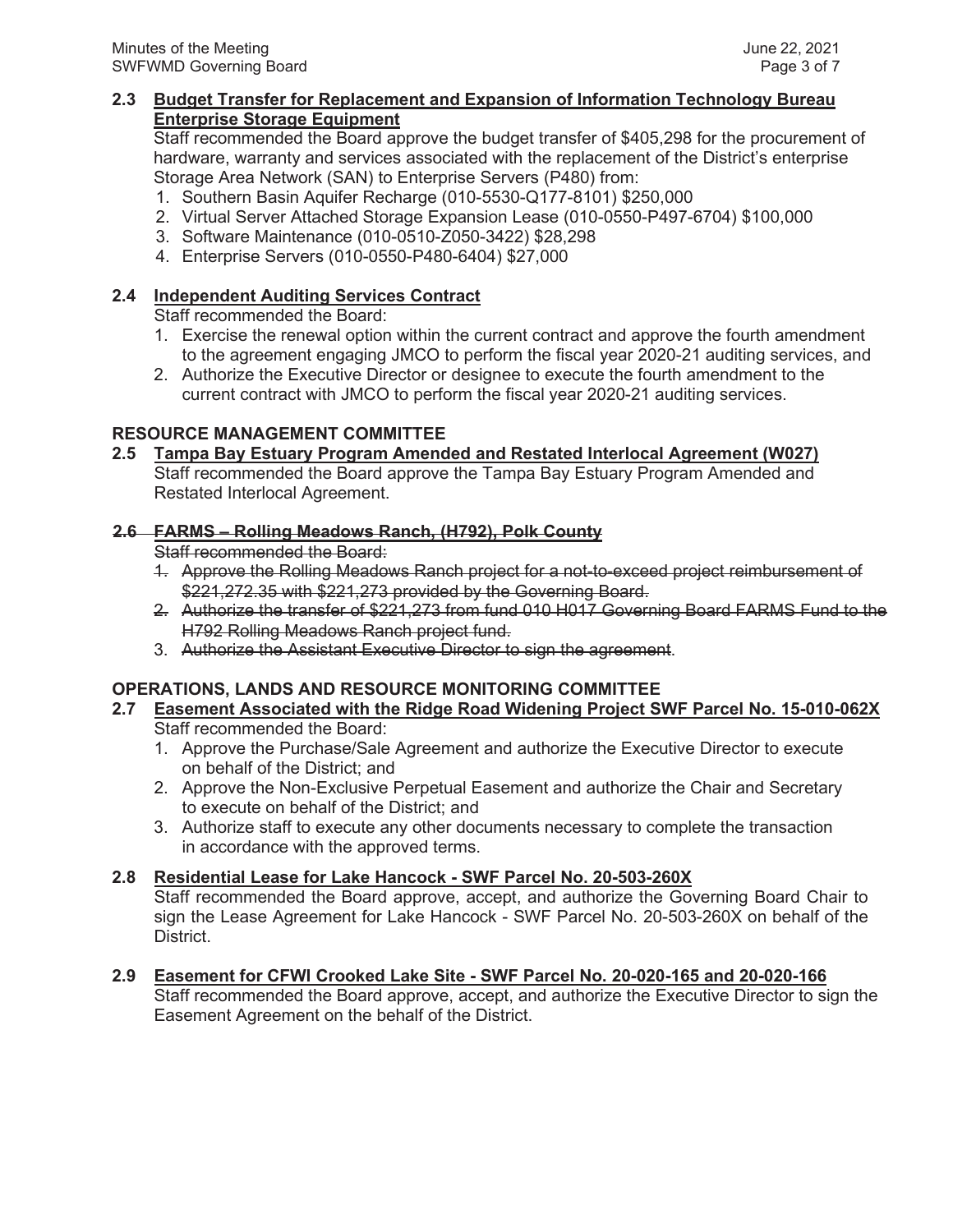# **2.10 Management Agreement with Sarasota County for Management and Use of the Myakka River Schewe Tract – SWF Parcel No. 21-708-136X**

Staff recommended the Board:

- 1. Approve the Management Agreement Between the Southwest Florida Water Management District and the Board of County Commissioners of Sarasota County, Florida for Management and Use of the Myakka River Schewe Tract (Agreement); and
- 2. Authorize the Governing Board Chair to execute the Agreement on behalf of the District.

# **REGULATION COMMITTEE**

# **2.11 Water Use Permit No. 20003069.015 - Symon Grove / Symon Grove, LLC (DeSoto County)**  Staff recommended the Board approve the proposed permit.

# **GENERAL COUNSEL'S REPORT**

# **2.12 Approval of Partial Assignment and Assumption of Conservation Easement - Environmental Resource Permit No. 43028370.026 - Tidewater Preserve - Manatee County**  Staff recommended the Board approve and accept the attached Partial Assignment and Assumption of Easement for the Tidewater Preserve.

**2.13 Approval of Release of Conservation Easement and Quit Claim Deed - Environmental Resource Permit No. 43025469.016 - SIPOC Pond Modifications - Sarasota County** Staff recommended the Board approve the requested Release of Conservation Easement and Agreement for Release of Conservation Easement.

#### **2.14 Approval of Consent Order Between SWFWMD and Christ Church of Longboat Key, Inc. - Permit Violations - ERP No. 43007606.002 - CT No. 413561 - Manatee County** Staff recommended the Board:

- 1. Approve the Consent Order.
- 2. Authorize District Staff to pursue additional enforcement measures to obtain compliance with the terms and conditions of the Consent Order, including filing appropriate actions in Circuit Court, if necessary.

# **2.15 Approve Governing Board Minutes - May 25, 2021**

Staff recommended the Board approve minutes as presented.

**A motion was made and seconded to approve the Consent Agenda. The motion passed unanimously.** (Audio - 00:11:13)

# **FINANCE/OUTREACH & PLANNING COMMITTEE**

Treasurer Ed Armstrong called the Committee to order. (Audio – 00:11:37)

# **3.1 Consent Item(s) Moved to Discussion** - None

# **3.2 Fiscal Year 2022 Recommended Annual Service Budget**

Mr. John Campbell, Resource Management Division Director, provided a presentation outlining Fiscal Year (FY) 2022 Recommended Annual Service Budget (RASB). The presentation included the FY2022 development calendar, metrics, and a comparison of expenditure budget by category for FY2021 and FY2022. Mr. Campbell stated the District's proposed budget for Fy2022 total is \$191.2 million. This is an increase of 4.2 percent. Mr. Campbell provided an overview of the changes. He stated the Division Directors would provide additional information regarding the changes to their Division budgets.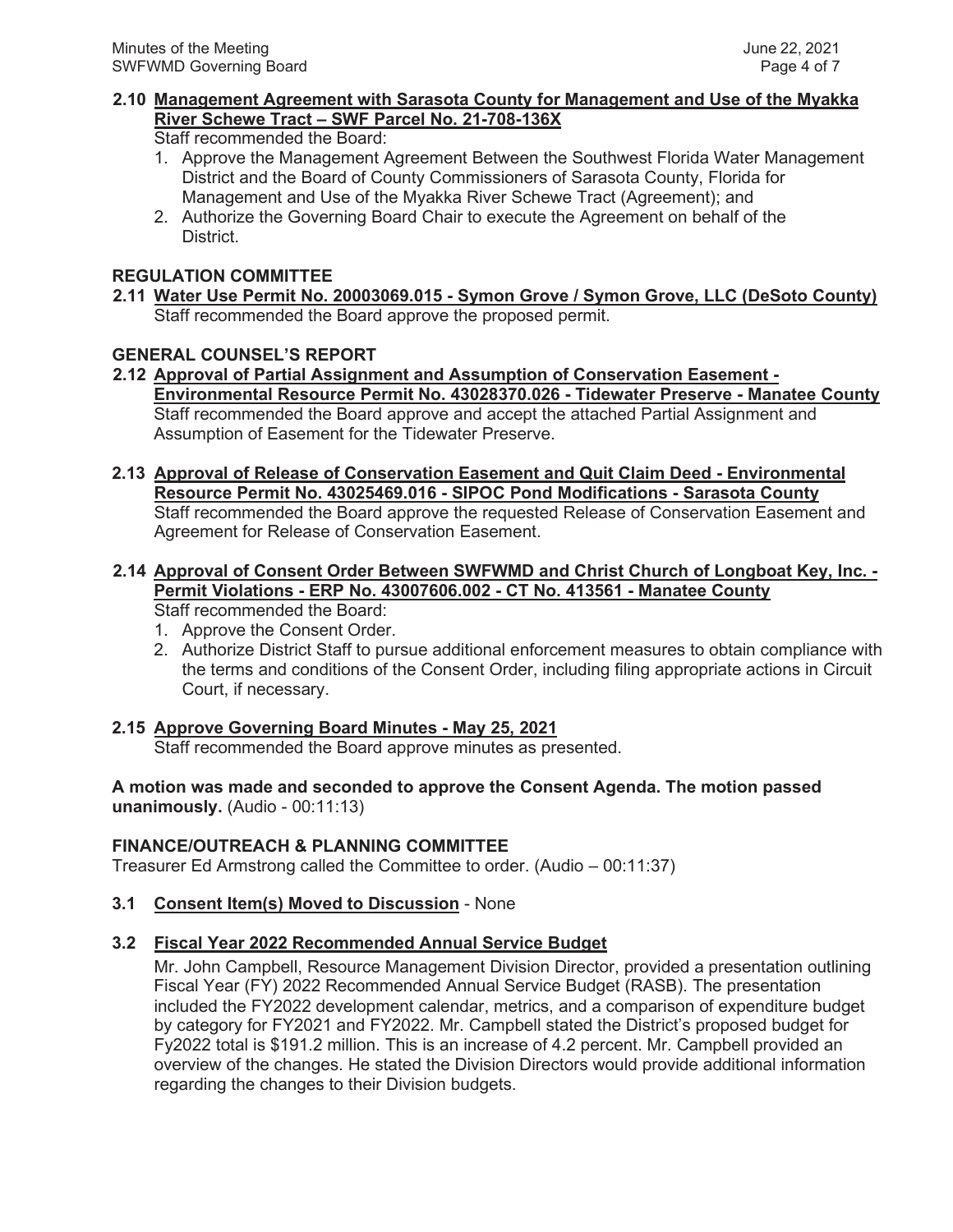Ms. Jennette Seachrist, Resource Management Division Director, provided an overview of the Resource Management Division proposed FY2022 budget. She stated the proposed budget total is approximately \$78 million. Ms. Seachrist stated the overall budget has decreased by approximately 13.5 percent from FY2021 and provided an overview of the changes.

Mr. Brian Starford, Operations, Lands and Resource Monitoring Division Director, provided an overview of the Operations, Lands and Resource Monitoring Division proposed FY2022 budget. He stated the proposed budget total is approximately \$62 million. This is an increase of \$18.4 million or 42.2 percent from FY2021. Mr. Starford stated most of this increase is because of \$16 million received from the sale of surplus lands in FY2021. These funds must be used to purchase additional conservation lands to better meet the District's four areas of responsibility. Mr. Starford provided an overview of the significant changes.

Ms. Michelle Hopkins, Regulation Division Director, provided an overview of the Regulation Division proposed FY2022 budget. She stated the proposed budget is approximately \$13.3 million. This is a decrease of approximately \$109,000 from FY2021. Ms. Hopkins provided an overview of the changes.

Mr. Michael Molligan, Employee and External Relations Division Director, provided an overview of the Employee and External Relations Division proposed FY2022 budget. He stated the budget total is approximately \$6.6 million. This is a decrease of approximately \$25,000 from FY2021. Mr. Molligan provided an overview of the changes.

Mr. Campbell provided an overview of the Management Services Division proposed FY2022 budget. He stated the proposed budget is approximately \$24.3 million. This is an increase of approximately 6.7 percent. He provided an overview of the changes. For the Districtwide budget, Mr. Campbell provided a comparison of expenditures by category, program, Areas of Responsibility, and revenues by source for FY2021 and the proposed FY2022 budgets.

Staff recommended the Board authorize staff to prepare the Standard Format Tentative Budget Submission for FY2022 based on the recommended budget as presented, adjusted for any modifications made by the Governing Board on June 22, changes in estimated ad valorem revenue based on the July 1 certifications of taxable value, and any additional funding provided by the state.

**A motion was made and seconded to approve staff's recommendation. The motion passed unanimously.** (Audio – 45:27:00)

#### **3.3 Budget Transfer Report**

This item was presented for information only. No action was required.

#### **RESOURCE MANAGEMENT COMMITTEE**

Board Member Seth Weightman called the Committee to order. (Audio – 00:47:35)

#### **4.1 Consent Item(s) Moved to Discussion**

# **2.6 FARMS – Rolling Meadows Ranch, (H792), Polk County**

Vice Chair Schleicher requested this item be moved to Discussion. He expressed his support for the project but stated his opposition was regarding the 75 percent cost share guidelines associated with the Facilitating Agricultural Management Services (FARMS).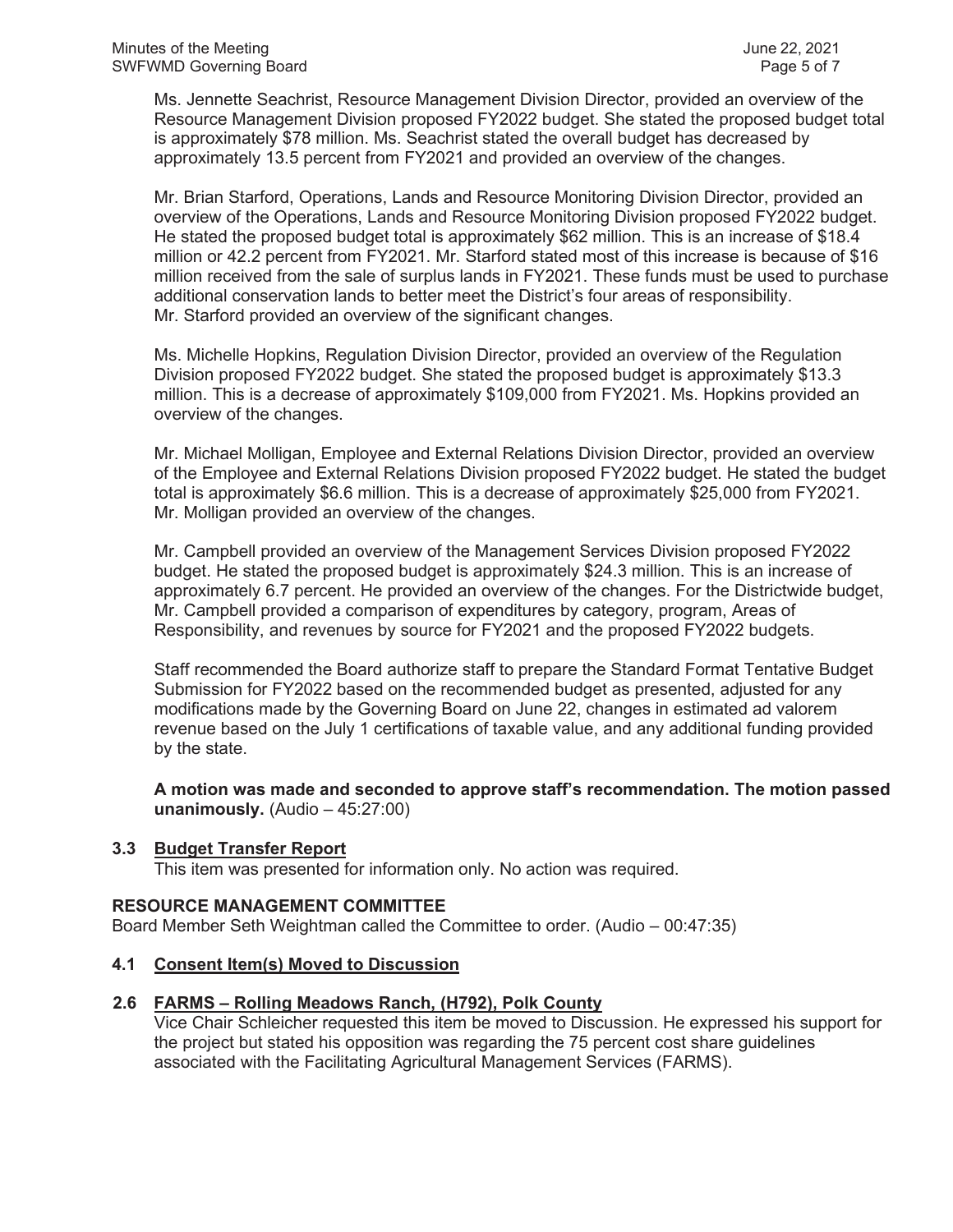Staff recommended the Board:

- 4. Approve the Rolling Meadows Ranch project for a not-to-exceed project reimbursement of \$221,272.35 with \$221,273 provided by the Governing Board.
- 5. Authorize the transfer of \$221,273 from fund 010 H017 Governing Board FARMS Fund to the H792 Rolling Meadows Ranch project fund.
- 6. Authorize the Assistant Executive Director to sign the agreement.

**A motion was made and seconded to approve staff's recommendation. The motion passed ten in favor and one opposed. Vice Chair Schleicher voted in opposition of the 75 percent cost share associated with this project.** (Audio – 00:48:48)

#### **4.2 Polk Regional Water Cooperative – Southeast Polk Wellfield Lower Floridan Aquifer Test Production Well No 3 Project (Q294), Approval and Transfer of PRWC Resolution Funds**

Mr. Eric DeHaven, Assistant Director of Resource Management Division, presented an overview of the Southeast Lower Floridian Aquifer (SE LFA) Wellfield. He explained the first third-party review was completed and a recommendation was made to construct a third test well. This well will eventually be converted to a production well if the wellfield project moves forward. Mr. DeHaven provided a history and data from the two previously constructed test wells numbers. He provided information regarding the benefits, costs and staff evaluation ranking associated with this project. Mr. DeHaven responded to questions. In the event the well is not used by the PRWC for water supply, the District would take ownership of the well site as a monitor station.

Mr. Brian Armstrong, Executive Director, asked for clarification of the request that will be presented at the August Board meeting. Mr. DeHaven explained that staff will be requesting approval of the 30 percent design third-party review of this project. He stated that as this project continues to progress, the data from the additional test well will be important for final design.

Staff recommended the Board authorize staff to execute a cooperative funding agreement with the PRWC for the LFA Test Production Well Number 3 Project (Q294) and approve the transfer of \$2,062,500 from the Polk Partnership Resolution Fund (H094) to the project.

**A motion was made and seconded to approve staff's recommendation. The motion passed unanimously.** (Audio – 01:02:43/01:15:48)

#### **OPERATIONS, LANDS, AND RESOURCE MONITORING COMMITTEE**

Board Member Jack Bispham called the Committee to order. (Audio – 01:17:00)

#### **5.1 Consent Item(s) Moved to Discussion** - None

#### **5.2 Hydrologic Conditions Report**

Mr. Granville Kinsman, P.G., Hydrologic Data Manager, provided a presentation regarding hydrologic conditions. Mr. Kinsman stated that May was the second driest month in 107 years. Although water supplies remained healthy, demands increased throughout the District. At the end of June, rainfall has greatly improved, and groundwater levels are in the normal range. The Northern, Tampa Bay, and Lake Wales Ridge lakes are in the below normal range, while Polk Upland lakes remain in the normal range. The Hillsborough, Withlacoochee, Peace and Alafia rivers are all in the normal range. Mr. Kinsman stated the City of Tampa, Bill Young and Peace River reservoirs showed declines due to demands but remain healthy. The climate forecast anticipates rainfall to be near normal for the summer and fall months. The monitoring of tropical weather will continue.